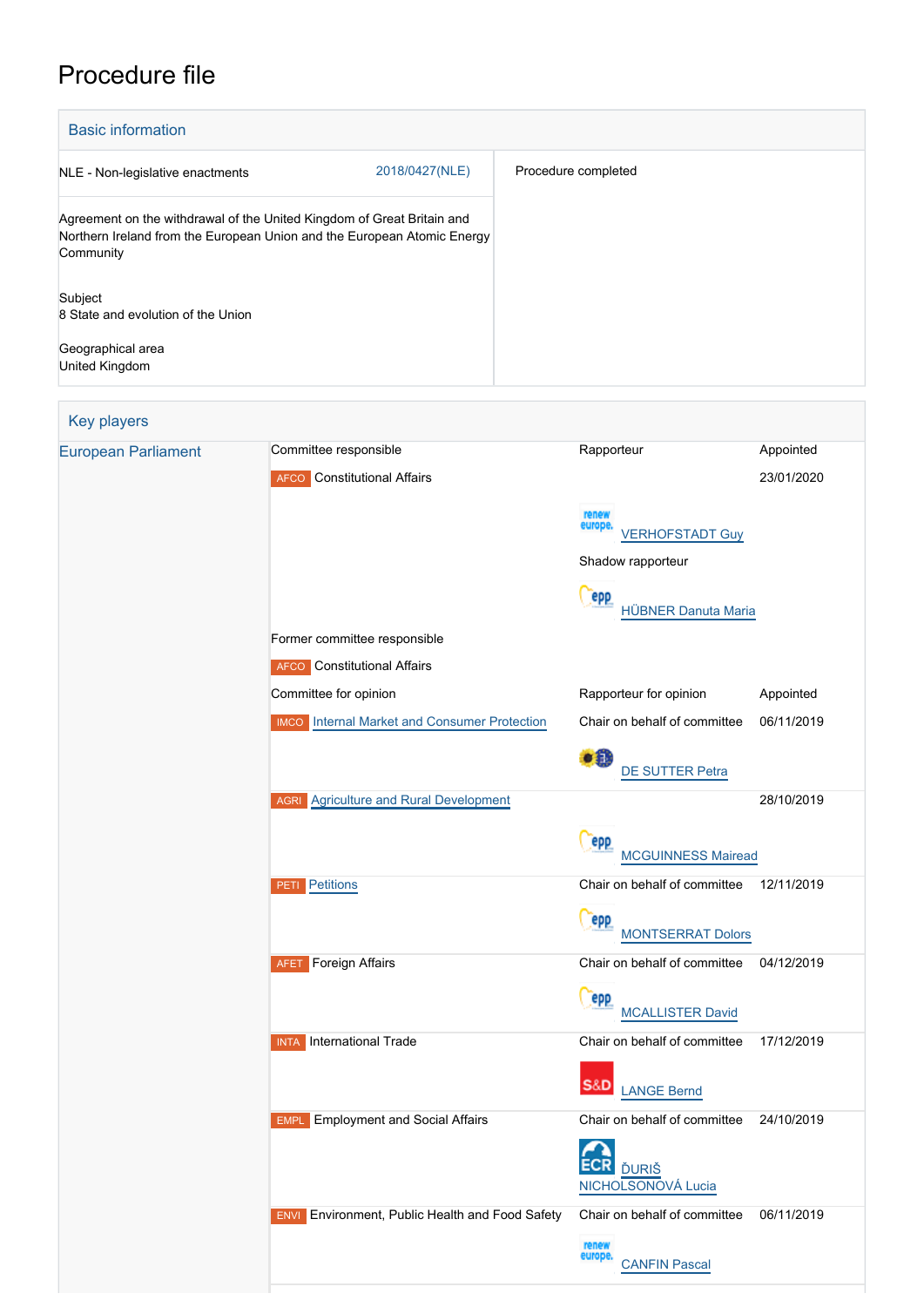|                                                                    | <b>Transport and Tourism</b><br>TRAN                   | Chair on behalf of committee               | 24/10/2019 |
|--------------------------------------------------------------------|--------------------------------------------------------|--------------------------------------------|------------|
|                                                                    |                                                        | $\bullet$ $\bullet$<br><b>DELLI Karima</b> |            |
|                                                                    | <b>JURI</b> Legal Affairs                              |                                            | 03/12/2019 |
|                                                                    |                                                        | renew<br>europe<br><b>NETHSINGHA Lucy</b>  |            |
|                                                                    | Civil Liberties, Justice and Home Affairs<br>LIBE.     | Chair on behalf of committee               | 20/01/2020 |
|                                                                    |                                                        | S&D<br>LÓPEZ AGUILAR Juan<br>Fernando      |            |
|                                                                    | Former committee for opinion                           |                                            |            |
|                                                                    | <b>AFET</b> Foreign Affairs                            |                                            |            |
|                                                                    | International Trade<br><b>INTA</b>                     |                                            |            |
|                                                                    | <b>Employment and Social Affairs</b><br><b>EMPL</b>    |                                            |            |
|                                                                    | <b>ENVI</b> Environment, Public Health and Food Safety |                                            |            |
|                                                                    | Transport and Tourism<br><b>TRAN</b>                   |                                            |            |
|                                                                    | Legal Affairs<br><b>JURI</b>                           |                                            |            |
|                                                                    | <b>LIBE</b> Civil Liberties, Justice and Home Affairs  |                                            |            |
| <b>Council of the European Union</b><br><b>European Commission</b> | <b>Commission DG</b>                                   | Commissioner                               |            |
|                                                                    | Secretariat-General                                    | <b>JUNCKER Jean-Claude</b>                 |            |

| Key events |                                                                    |               |         |
|------------|--------------------------------------------------------------------|---------------|---------|
| 05/12/2018 | Preparatory document                                               | COM(2018)0834 | Summary |
| 09/01/2019 | Initial legislative proposal published                             | 21105/1/2018  |         |
| 30/01/2019 | Committee referral announced in<br>Parliament                      |               |         |
| 18/10/2019 | Legislative proposal published                                     | 21105/3/2018  |         |
| 21/10/2019 | Committee referral announced in<br>Parliament                      |               |         |
| 23/01/2020 | Vote in committee                                                  |               |         |
| 23/01/2020 | Committee report tabled for plenary, 1st<br>reading/single reading | A9-0004/2020  |         |
| 29/01/2020 | Results of vote in Parliament                                      | ≙             |         |
| 29/01/2020 | Debate in Parliament                                               | V.            |         |
| 29/01/2020 | Decision by Parliament                                             | T9-0018/2020  | Summary |
| 30/01/2020 | Act adopted by Council after consultation<br>of Parliament         |               |         |
| 30/01/2020 | End of procedure in Parliament                                     |               |         |
| 31/01/2020 | Final act published in Official Journal                            |               |         |

|  | <b>Technical information</b> |
|--|------------------------------|
|  |                              |

Procedure reference 2018/0427(NLE)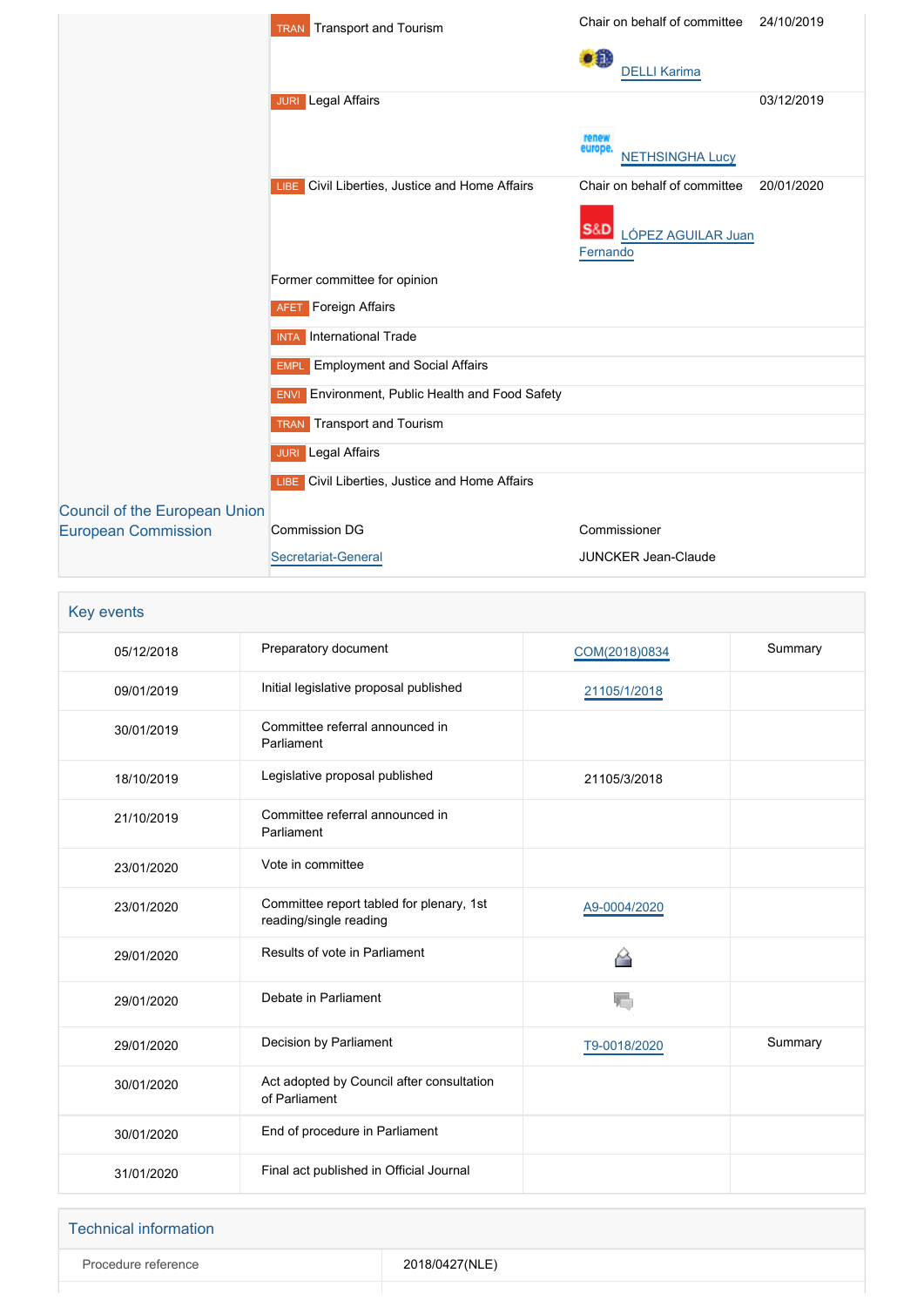| Procedure type             | NLE - Non-legislative enactments                                                |
|----------------------------|---------------------------------------------------------------------------------|
| Procedure subtype          | Consent by Parliament                                                           |
| Legal basis                | Treaty on the Functioning of the EU TFEU 050-p2; Euratom Treaty A<br>$106a$ -pa |
| Stage reached in procedure | Procedure completed                                                             |
| Committee dossier          | AFCO/9/00395                                                                    |

### Documentation gateway

| Document attached to the procedure |             | COM(2018)0833 | 05/12/2018 | EC         |         |
|------------------------------------|-------------|---------------|------------|------------|---------|
| Document attached to the procedure |             | COM(2018)0841 | 05/12/2018 | EC         |         |
| Preparatory document               |             | COM(2018)0834 | 05/12/2018 | EC         |         |
| Document attached to the procedure |             | 21106/2018    | 07/01/2019 | <b>CSL</b> |         |
| Document attached to the procedure |             | 21116/2018    | 07/01/2019 | <b>CSL</b> |         |
| Initial legislative proposal       |             | 21105/1/2018  | 09/01/2019 | <b>CSL</b> |         |
| Document attached to the procedure |             | 21107/2018    | 11/01/2019 | <b>CSL</b> |         |
| Document attached to the procedure |             | 21014/2019    | 20/03/2019 | <b>CSL</b> | Summary |
| Document attached to the procedure |             | 21018/2019    | 20/03/2019 | <b>CSL</b> | Summary |
| Document attached to the procedure |             | 21027/2019    | 11/04/2019 | <b>CSL</b> | Summary |
| Document attached to the procedure |             | 21028/2019    | 11/04/2019 | <b>CSL</b> | Summary |
| Document attached to the procedure |             | COM(2019)0194 | 11/04/2019 | EC         | Summary |
| Document attached to the procedure |             | 21050/2019    | 17/10/2019 | <b>CSL</b> |         |
| Legislative proposal               |             | 21105/3/2018  | 18/10/2019 | <b>CSL</b> | Summary |
| Document attached to the procedure |             | 21053/2019    | 18/10/2019 | <b>CSL</b> |         |
| Document attached to the procedure |             | 21054/2019    | 18/10/2019 | <b>CSL</b> | Summary |
| Document attached to the procedure |             | COM(2019)0880 | 18/10/2019 | EC         |         |
| Specific opinion                   | <b>IMCO</b> | PE644.752     | 17/12/2019 | EP         |         |
| Specific opinion                   | <b>INTA</b> | PE645.037     | 18/12/2019 | EP         |         |
| Committee draft report             |             | PE645.036     | 14/01/2020 | EP         |         |
| Specific opinion                   | LIBE        | PE646.763     | 14/01/2020 | EP         |         |
| Specific opinion                   | <b>JURI</b> | PE645.079     | 16/01/2020 | EP         |         |
| Document attached to the procedure |             | COM(2020)0028 | 17/01/2020 | EC         |         |
| Specific opinion                   | TRAN        | PE643.001     | 21/01/2020 | EP         |         |
| Specific opinion                   | PETI        | PE643.213     | 21/01/2020 | EP         |         |
| Specific opinion                   | ENVI        | PE644.992     | 21/01/2020 | EP         |         |
| Specific opinion                   | <b>AFET</b> | PE643.055     | 22/01/2020 | EP         |         |
| Specific opinion                   | AGRI        | PE645.078     | 22/01/2020 | EP         |         |
|                                    |             |               |            |            |         |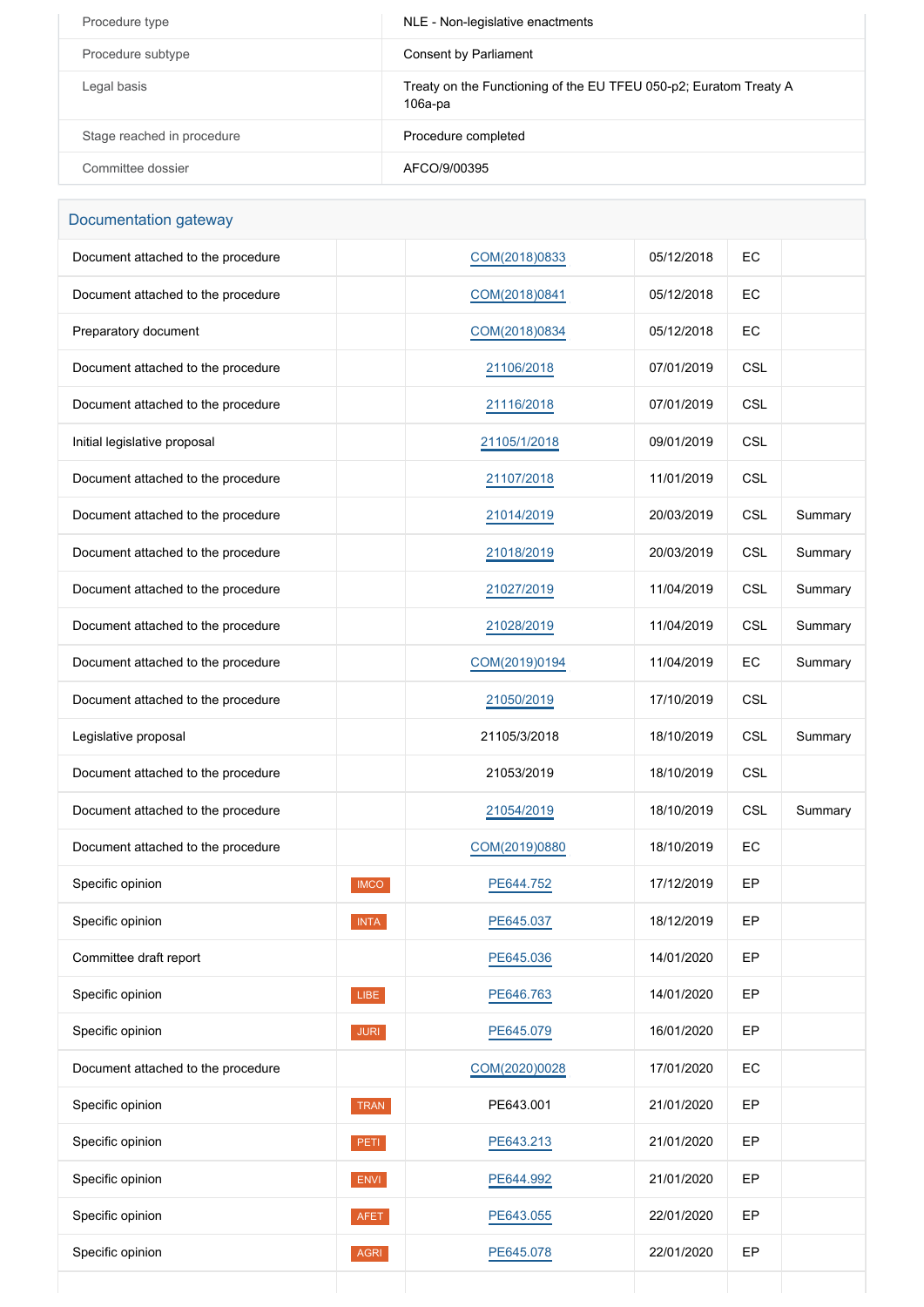| Specific opinion                                                   | <b>EMPL</b> | PE646.841    | 22/01/2020 | EP |         |
|--------------------------------------------------------------------|-------------|--------------|------------|----|---------|
| Committee report tabled for plenary, 1st<br>reading/single reading |             | A9-0004/2020 | 23/01/2020 | EP |         |
| Text adopted by Parliament, 1st<br>reading/single reading          |             | T9-0018/2020 | 29/01/2020 | EP | Summary |
|                                                                    |             |              |            |    |         |
| Final act                                                          |             |              |            |    |         |
| Decision 2020/135                                                  |             |              |            |    |         |

## Agreement on the withdrawal of the United Kingdom of Great Britain and Northern Ireland from the European Union and the European Atomic Energy Community

PURPOSE: to approve the conclusion of the agreement on the withdrawal of the United Kingdom of Great Britain and Northern Ireland from the European Union and the European Atomic Energy Community.

### PROPOSED ACT: Council decision.

[OJ L 029 31.01.2020, p. 0001](https://eur-lex.europa.eu/legal-content/EN/TXT/?uri=OJ:L:2020:029:TOC) Summary

ROLE OF THE EUROPEAN PARLIAMENT: Council may adopt the act only if Parliament has given its consent to the act.

BACKGROUND: on 29 March 2017, the United Kingdom notified the European Council of its intention to withdraw from the European Union and the European Atomic Energy Community in accordance with Article 50 of the Treaty on European Union. On 22 May 2017, the Council authorised the Commission to open negotiations with the United Kingdom with a view to concluding an agreement laying down the arrangements for its withdrawal, taking into account the framework of its future relations with the Union.

The agreement was negotiated in the light of the European Council's guidelines and in accordance with the Council's negotiating directives and with the European Parliament's resolutions of [5 April 2017](https://oeil.secure.europarl.europa.eu/oeil/popups/ficheprocedure.do?lang=en&reference=2017/2593(RSP)), [3 October 2017](https://oeil.secure.europarl.europa.eu/oeil/popups/ficheprocedure.do?lang=en&reference=2017/2847(RSP)), [13 December 2017](https://oeil.secure.europarl.europa.eu/oeil/popups/ficheprocedure.do?lang=en&reference=2017/2964(RSP)) and [14 March 2018](http://www.europarl.europa.eu/sides/getDoc.do?type=TA&reference=20180314&secondRef=TOC&language=en). On 14 November 2018, negotiators for the European Commission and the United Kingdom reached agreement on the full withdrawal agreement and on the broad lines of the political declaration on future relations between the EU and the United Kingdom.

An agreement on future relations between the Union and the United Kingdom can only be concluded after the United Kingdom has become a third country. However, Article 50 of the Treaty on European Union requires that the framework for future relations with the Union be taken into account in the agreement setting out the arrangements for withdrawal.

The withdrawal agreement sets out the terms and conditions for the United Kingdom's withdrawal from the EU. It ensures that the withdrawal shall be carried out in an orderly manner, and provides legal certainty once the Treaties and Union law have ceased to apply in the United Kingdom.

The withdrawal agreement is necessary to mitigate any negative effects on the European economy and the Union budget, protect the rights of the European citizens living and working in the United Kingdom, as well as safeguard the goal of peace and reconciliation in the island of Ireland.

CONTENT: the Commission proposes that the Council decide to approve, on behalf of the European Union and the European Atomic Energy Community, the agreement on the withdrawal of the United Kingdom of Great Britain and Northern Ireland from the European Union and the European Atomic Energy Community.

The Commission's draft text proposal for the withdrawal agreement consists of 185 articles structured in six parts, three protocols and nine annexes. The areas concerned are as follows:

### Part 1: Common Provisions

The agreement sets out the clauses necessary to ensure the correct understanding, operation and interpretation of the withdrawal agreement. The provisions of the withdrawal agreement were clearly to have the same legal effects in the United Kingdom as in the EU and its Member States. The agreement expressly provides for this obligation, which means that both parties must ensure, in their respective legal systems, primacy and direct effect, as well as a consistent interpretation with the case law of the Court of Justice of the European Union (ECJ) prior to the end of the transitional period.

#### Part 2: Citizens' Rights

The agreement lays down provisions to safeguard the status and rights derived from Union law of EU and UK citizens, and their families, affected by the United Kingdom withdrawal. The basic conditions for residence are and will remain the same as those currently provided for under EU law on free movement. Persons covered by the withdrawal agreement will have the right to take up paid employment or engage in economic activity as self-employed workers. They will also retain all the rights they enjoy as workers under Union law. The withdrawal agreement will also protect the rights of employed or self-employed frontier workers in the countries where they work.

As regards the rules on the coordination of social security systems, persons benefiting from the part of the withdrawal agreement devoted to citizens' rights will retain their rights to health care, a pension and other social security benefits.

### Part 3: Separation Provisions

These provisions are intended to ensure a smooth termination of the current arrangements and to ensure an orderly withdrawal (for example, to allow goods placed on the market before the end of the transitional period to reach their destination, to protect existing intellectual property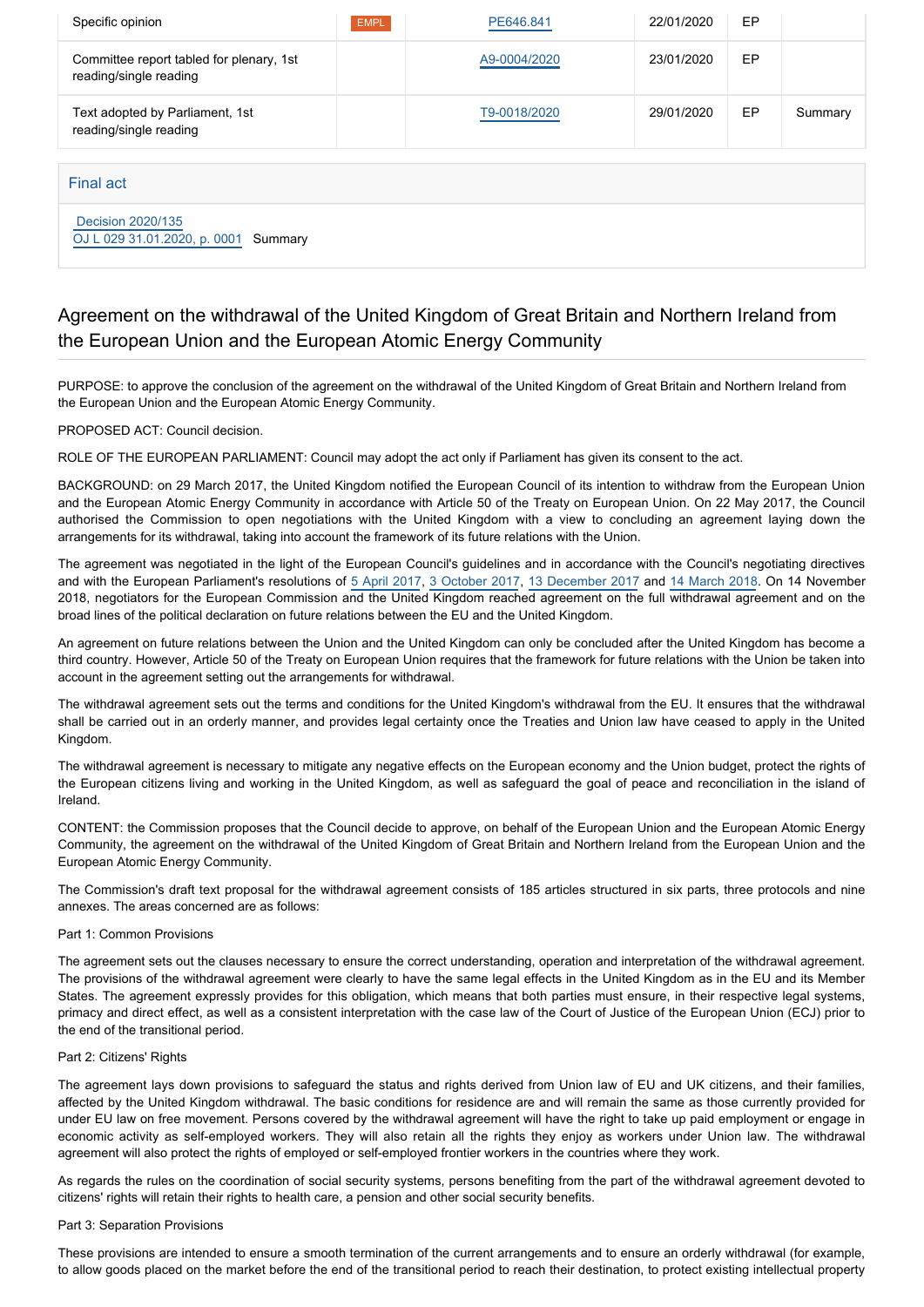rights, to put an end to ongoing police and judicial cooperation in criminal matters, to regulate the use of data and information exchanged before the end of the transitional period).

### Part 4 - Transition Period

The withdrawal agreement provides for a transition period until the end of 2020. During this period, the full acquis of the Union will continue to apply to the United Kingdom as if it were a Member State. The United Kingdom will thus continue to be part of the EU's customs union and single market (with the four freedoms) and to participate in the Union's policies. From the date of withdrawal (i.e. including during the transitional period), the United Kingdom will no longer be represented in the Union's institutions and will no longer participate in the Union's decision-making process.

During the transition period, the United Kingdom will have to comply with the EU's trade policy and will continue to be bound by the Union's exclusive competence, in particular with regard to the common trade policy. It will not be able to conclude new agreements on its own in areas of exclusive Union competence, unless it is authorised to do so by the Union.

The withdrawal agreement provides for the possibility of extending the transition period. This possibility may only be used once, the decision to this effect having to be taken before 1 July 2020.

### Part 5: Financial Provisions

Under the withdrawal agreement, the United Kingdom will honour its share of the financing of all obligations incurred during its membership of the Union relating to the EU budget (and in particular the multiannual financial framework 2014-2020, including payments made after the end of the transitional period linked to the closure of programmes).

### Part 6: Institutional Provisions

The agreement sets out rules for the consistent interpretation and application of the agreement and establishes a Joint Committee as well as a dispute settlement mechanism. The withdrawal agreement also provides for:

- a protocol on Ireland/Northern Ireland including the provisions necessary for the so-called backstop solution for avoiding a hard border between Ireland and Northern Ireland. This will apply unless and until it is superseded, in whole or in part, by any subsequent agreement. The Protocol creates a single EU-UK customs territory. It also provides for a range of measures to ensure a level playing field between the EU and the United Kingdom. In this protocol, the United Kingdom undertakes not to reduce the rights set out in the Good Friday Agreement (Belfast Agreement) of 1998, and to protect North-South cooperation;

- a Protocol on Sovereign Base Areas in Cyprus, to protect the interests of Cypriots living and working in the Sovereign Base Areas after the withdrawal of the United Kingdom from the Union;

- a Protocol on Gibraltar, which provides for close cooperation between Spain and the United Kingdom on Gibraltar, as regards the implementation of the provisions of the withdrawal agreement relating to citizens' rights, and which concerns administrative cooperation between the competent authorities in a number of policy areas.

BUDGETARY IMPLICATIONS: the only budgetary impact of the withdrawal agreement (EUR 288 million per year over 4 years) stems from the establishment of the Joint Committee which will supervise and facilitate the implementation and application of the withdrawal agreement.

### Agreement on the withdrawal of the United Kingdom of Great Britain and Northern Ireland from the European Union and the European Atomic Energy Community

Subject: Joint Statement supplementing the Political Declaration setting out the framework for the future relationship between the European Union and the United Kingdom of Great Britain and Northern Ireland.

This text has been agreed at negotiators' level, agreed between Prime Minister May and the President of the European Commission Juncker on 11 March 2019 in Strasbourg, and has been endorsed by the European Commission on the same day.

### The statement declares that:

(1) There is a shared and solemn regard for the vision for the future relationship detailed in the Political Declaration. The Union and the United Kingdom have committed to use best endeavours, in good faith and in full respect of the respective legal orders, to take necessary steps to negotiate expeditiously the agreements governing their future relationship referred to in the Political Declaration;

(2) The Union and the United Kingdom have the shared ambition to have the future relationship in place by the end of the transition period. To this end, the Union and the United Kingdom have confirmed that immediately following the United Kingdoms withdrawal, they will take the steps necessary to begin formal negotiations;

(3) The Union and the United Kingdom will expeditiously: (a) identify those areas which are likely to require the greatest consideration, and the associated technical and legal issues that will need to be addressed, in order that the necessary technical preparations can be made on both sides; and (b) draw up a full schedule for the negotiations;

(4) In the context of open and fair competition, the Union notes the United Kingdoms intention to ensure that its social and employment standards and its environmental standards do not regress from those in place at the end of the transition period, and to provide its Parliament the opportunity to consider future changes in Union law in these areas;

(5) Given the Unions and the United Kingdoms firm commitment to work at speed on a subsequent agreement that establishes by 31 December 2020 alternative arrangements such that the backstop solution in the Protocol on Ireland/Northern Ireland will not need to be applied, a specific negotiating track will be established at the outset and as part of the negotiations to lead the analysis and development of these alternative arrangements.

In support of their work on alternative arrangements, both the Union and the United Kingdom will consult with private sector experts,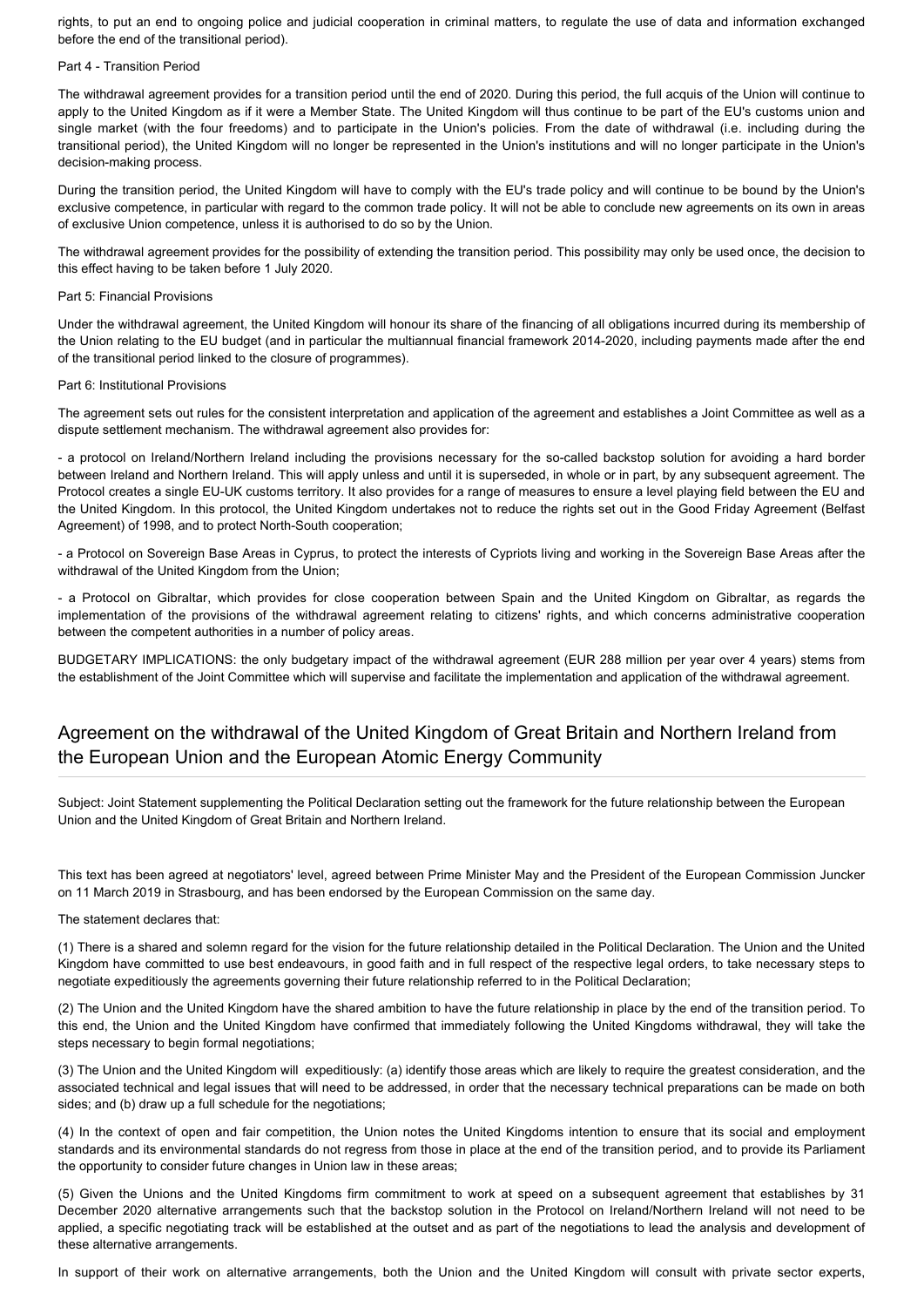businesses, trade unions, the institutions established under the Good Friday or Belfast Agreement, and appropriate involvement of parliaments.

# Agreement on the withdrawal of the United Kingdom of Great Britain and Northern Ireland from the European Union and the European Atomic Energy Community

Subject: Instrument relating to the Agreement on the withdrawal of the United Kingdom of Great Britain and Northern Ireland from the European Union and the European Atomic Energy Community.

The instrument was approved at negotiator level, agreed between Prime Minister May and European Commission President Juncker on 11 March 2019 in Strasbourg, and approved by the European Commission on the same day.

The instrument sets out what the two parties to the withdrawal agreement have agreed on in a number of provisions of the withdrawal agreement, including the Protocol on Ireland and Northern Ireland. It constitutes a document of reference that will have to be made use of if any issue arises in the implementation of the Withdrawal Agreement. To this effect, it has legal force and a binding character.

### In this instrument, the Parties:

- reiterated the parties wish to establish a future partnership that is as close and strong as possible, given the global challenges they share, and underline their commitment to embark on preparations immediately after the signature of the Withdrawal Agreement to ensure that negotiations on the future relationship can start as soon as possible after the United Kingdoms withdrawal;

- recalled that the parties do not wish the backstop solution in the Protocol on Ireland/Northern Ireland to become applicable, that were it to do so it would represent a suboptimal trading arrangement for both sides, and that both parties are therefore determined to replace the backstop solution for Northern Ireland by a subsequent agreement that would ensure, on a permanent footing, the absence of a hard border on the island of Ireland, in full respect of the integrity of the Unions internal market and of the territorial integrity of the United Kingdom;

- stressed that the Protocol on Ireland/Northern Ireland will be subject to regular reviews in order for the Parties to consider whether that Protocol is still necessary or could cease to apply in whole or in part.

## Agreement on the withdrawal of the United Kingdom of Great Britain and Northern Ireland from the European Union and the European Atomic Energy Community

Following the decision of EU leaders on 10 April 2019 to extend the deadline provided for in Article 50, the Council (article 50) approved an amended draft decision on the conclusion of the Agreement on the withdrawal of the United Kingdom of Great Britain and Northern Ireland from the European Union and the European Atomic Energy Community and decided to forward it to the European Parliament for its request for approval launched by the Council on 11 January 2019.

At the special summit on 10 April EU leaders agreed an extension of Article 50 until the end of October 2019. If the withdrawal agreement is ratified by both sides earlier, the UK will leave on the first day of the following month, leaders said. The decision was taken in agreement with the UK.

The date of entry into force of the withdrawal agreement is therefore adjusted to correspond to the deadline provided for in Article 50(3) of the TEU, as extended by the European Council in agreement with the United Kingdom.

### Agreement on the withdrawal of the United Kingdom of Great Britain and Northern Ireland from the European Union and the European Atomic Energy Community

Following the decision of EU leaders on 10 April 2019 to extend the deadline provided for in Article 50, the Council approved an amended draft decision on the conclusion of the Agreement on the withdrawal of the United Kingdom of Great Britain and Northern Ireland from the European Union and the European Atomic Energy Community and decided to forward it to the European Parliament for its request for approval launched by the Council on 11 January 2019.

At the special summit on 10 April EU leaders agreed an extension of Article 50 until the end of October 2019. If the withdrawal agreement is ratified by both sides earlier, the UK will leave on the first day of the following month, leaders said. The decision was taken in agreement with the UK.

The date of entry into force of the withdrawal agreement is therefore adjusted to correspond to the deadline provided for in Article 50(3) of the TEU, as extended by the European Council in agreement with the United Kingdom.

### Agreement on the withdrawal of the United Kingdom of Great Britain and Northern Ireland from the European Union and the European Atomic Energy Community

PURPOSE: amend Decision (EU) 2019/274 on the signing, on behalf of the European Union and of the European Atomic Energy Community, of the Agreement on the withdrawal of the United Kingdom of Great Britain and Northern Ireland from the European Union and the European Atomic Energy Community.

BACKGROUND: on 11 January 2019, the Council adopted [Decision \(EU\) 2019/274](https://eur-lex.europa.eu/legal-content/EN/TXT/?qid=1557049055452&uri=CELEX:32019D0274) authorising the signature of the Withdrawal Agreement and transmitted the draft Council Decision on the conclusion of the Withdrawal Agreement to the European Parliament for its consent. The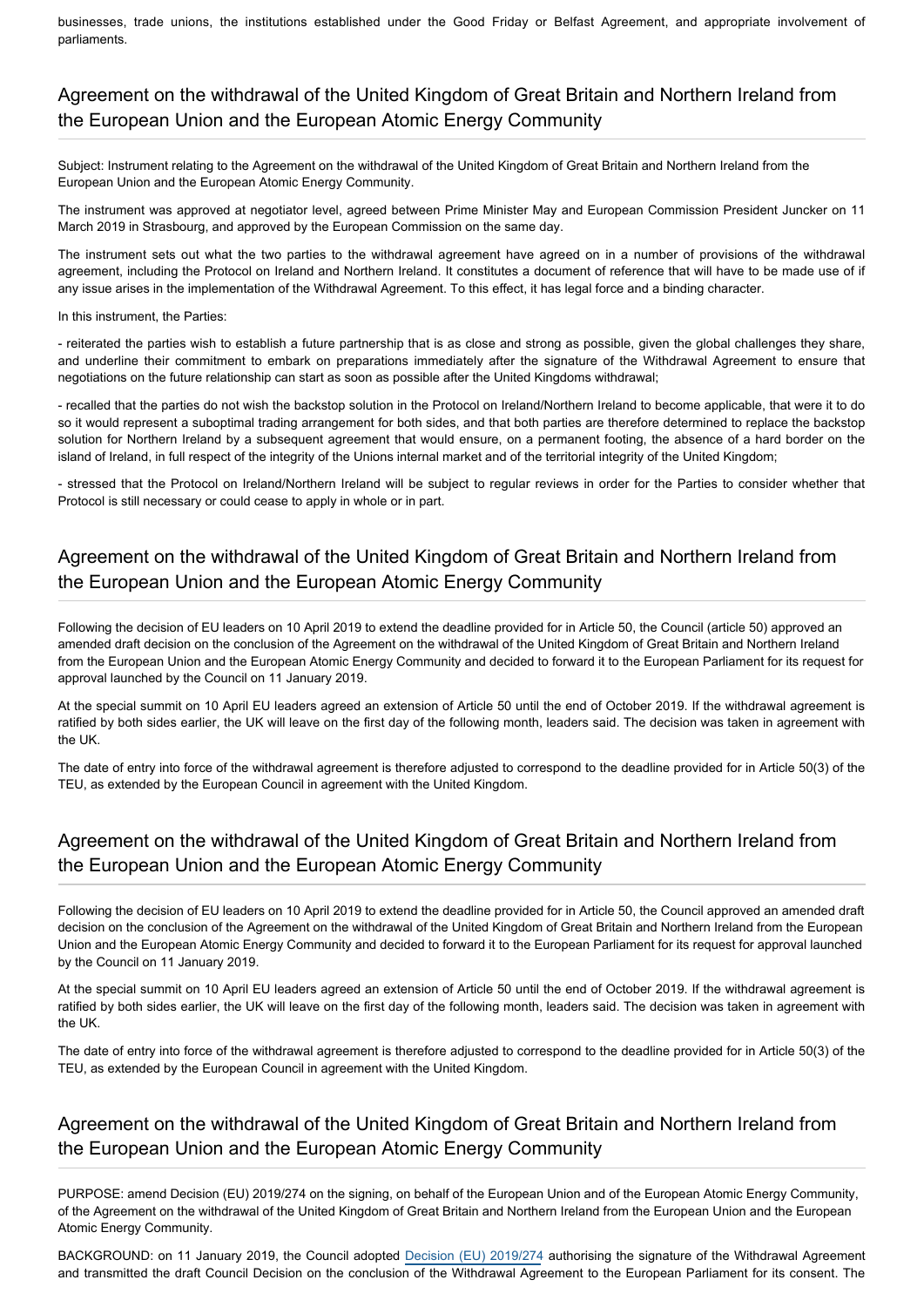Withdrawal Agreement provides 30 March 2019 as date of entry into force of the agreement.

However, the Government of the United Kingdom did not obtain the necessary support from its Parliament to proceed with the signature and ratification of the Withdrawal Agreement.

Following the meeting between President Juncker and Prime Minister May of 20 February 2019, discussions resumed and on 11 March 2019, they resulted in an agreement between Prime Minister May and the President of the European Commission Juncker on the Instrument relating to the Withdrawal Agreement and the Joint Statement supplementing the Political Declaration. On 21 March 2019, the European Council approved those two texts.

On 5 April 2019, the United Kingdom submitted another request to the European Council for an extension of the period provided for in Article 50(3) of the Treaty on European Union. On 11 April 2019, the European Council, in agreement with the United Kingdom, decided to further extend that period until 31 October 2019.

The European Council recalled that, under Article 50(3) TEU, the Withdrawal Agreement may enter into force on an earlier date, should the Parties complete their respective ratification procedures before 31 October 2019. Consequently, the withdrawal should take place on the first day of the month following the completion of the ratification procedures or on 1 November 2019, whichever is the earliest.

Furthermore, the Decision will cease to apply on 31 May 2019 in the event that the United Kingdom has not held elections to the European Parliament in accordance with applicable Union law and has not ratified the Withdrawal Agreement by 22 May 2019.

As a consequence, the date of entry into force of the Withdrawal Agreement has to be brought in line with the European Council Decision referred above.

CONTENT: the Commission proposes to amend Decision (EU) 2019/274 in order to adapt the date of entry into force of the withdrawal agreement to correspond to the deadline provided for in Article 50(3) of the TEU, as extended by the European Council in agreement with the United Kingdom.

## Agreement on the withdrawal of the United Kingdom of Great Britain and Northern Ireland from the European Union and the European Atomic Energy Community

Agreement on the withdrawal of the United Kingdom of Great Britain and Northern Ireland from the European Union and the European Atomic Energy Community.

The revised Withdrawal Agreement reached on 17 October 2019 follows intensive negotiations between the European Commission and British negotiators. The European Council, meeting in an EU-27 configuration, approved a revised Protocol on Ireland and Northern Ireland and a revised Political Declaration setting out the framework for future relations between the European Union and the United Kingdom.

All other elements of the Withdrawal Agreement remain unchanged in substance, as per the agreement reached on 14 November 2018. The Withdrawal Agreement brings legal certainty where the UK's withdrawal from the EU created uncertainty: citizens' rights, the financial settlement, a transition period at least until the end of 2020, governance, Protocols on Gibraltar and Cyprus, as well as a range of other separation issues.

The revised Withdrawal Agreement and revised Political Declaration agreed at the level of negotiators on both sides would allow for an orderly exit of the United Kingdom from the European Union.

### Revised Protocol on Ireland/Northern Ireland

The revised Protocol provides a legally operational solution that avoids a hard border on the island of Ireland, protects the all-island economy and the Good Friday (Belfast) Agreement in all its dimensions and safeguards the integrity of the Single Market. This solution responds to the unique circumstances on the island of Ireland with the aim of protecting peace and stability.

In terms of regulations, Northern Ireland will remain aligned to a limited set of rules related to the EU's Single Market in order to avoid a hard border: legislation on goods, sanitary rules for veterinary controls (SPS rules), rules on agricultural production/marketing, VAT and excise in respect of goods, and state aid rules.

The revised Protocol will also avoid any customs borders on the island of Ireland, while ensuring that Northern Ireland remains part of the United Kingdom's customs territory. Northern Ireland will therefore be able to benefit from any future free trade agreements (FTAs) that the United Kingdom may conclude with third countries. The agreement fully protects the integrity of the EU's single market and customs union. The EU Customs Code will apply to all goods entering Northern Ireland. This will avoid customs controls and checks on the island of Ireland.

The necessary checks and controls will be carried out on goods entering Northern Ireland from the rest of the United Kingdom. The United Kingdom authorities will apply the provisions of Union law which the Protocol makes applicable to the United Kingdom in respect of Northern Ireland. Thus, all controls will be carried out by the UK authorities with appropriate monitoring and enforcement mechanisms for the EU.

The customs duties in respect of a good being moved by direct transport to Northern Ireland other than from the Union or from another part of the United Kingdom shall be the duties applicable in the United Kingdom, unless that good is at risk of subsequently being moved into the Union, whether by itself or forming part of another good following processing.

### Consent mechanism

The EU and the UK have agreed to create a new mechanism on consent', which will give the Members of the Northern Ireland Assembly a decisive voice on the long-term application of relevant EU law in Northern Ireland. The Northern Ireland Assembly will be asked to provide continued support for the Protocol 4 years after the end of the transition period and every 4 years thereafter.

### The revised Political Declaration

The main change in the Political Declaration relates to the future EU-UK economic relationship where the current UK government has opted for a model based on a Free Trade Agreement (FTA). The Political Declaration provides for an ambitious FTA with zero tariffs and quotas between the EU and the UK. It states that robust commitments on a level playing field should ensure open and fair competition.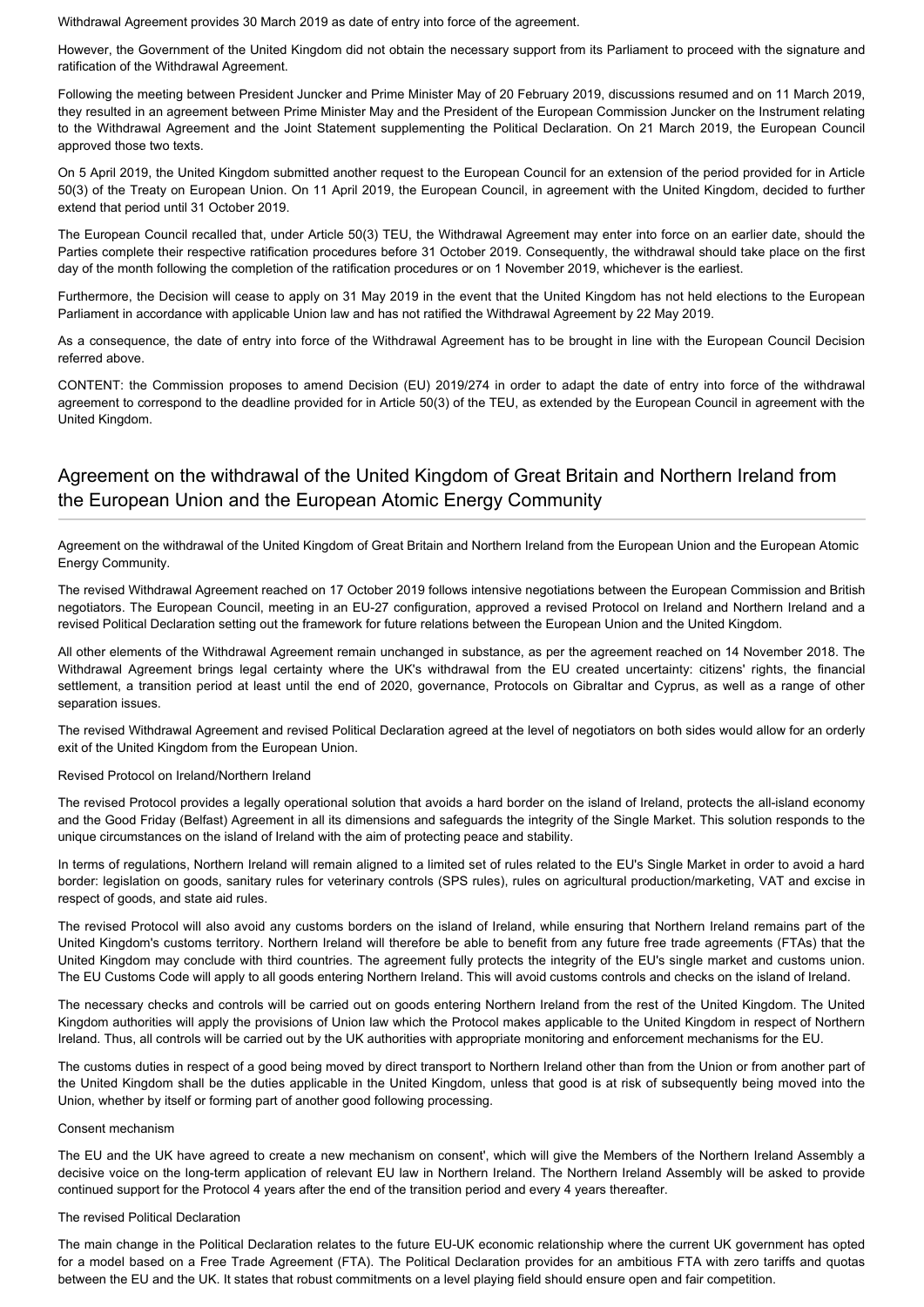The European Parliament adopted by 621 votes to 49, with 13 abstentions, a legislative resolution on the draft Council decision on the conclusion of the Agreement on the withdrawal of the United Kingdom of Great Britain and Northern Ireland from the European Union and the European Atomic Energy Community.

Parliament gave its consent to the conclusion of the withdrawal agreement.

The Agreement provides for an orderly withdrawal which is the goal the EU and the UK negotiators have pursued over the past three years. It contains a section on citizens' rights, a section on financial obligations and a Protocol on Ireland and Northern Ireland with annexes. As regards the issue of the role of the Court of Justice, the withdrawal agreement provides for its jurisdiction at different levels.

Through its resolutions of [5 April 2017](https://oeil.secure.europarl.europa.eu/oeil/popups/ficheprocedure.do?lang=en&reference=2017/2593(RSP)), [3 October 2017](https://oeil.secure.europarl.europa.eu/oeil/popups/ficheprocedure.do?lang=en&reference=2017/2847(RSP)), [13 December 2017](https://oeil.secure.europarl.europa.eu/oeil/popups/ficheprocedure.do?lang=en&reference=2017/2964(RSP)), [14 March 2018](https://oeil.secure.europarl.europa.eu/oeil/popups/ficheprocedure.do?lang=en&reference=2018/2573(RSP)) and [18 September 2019](https://oeil.secure.europarl.europa.eu/oeil/popups/ficheprocedure.do?lang=en&reference=2019/2817(RSP)), Parliament has gradually established its interpretation of the provisions of Article 50 of the EU Treaty, including a number of fundamental requirements with regard to the scope and timing of the negotiations.

## Agreement on the withdrawal of the United Kingdom of Great Britain and Northern Ireland from the European Union and the European Atomic Energy Community

PURPOSE: conclusion of the Agreement on the withdrawal of the United Kingdom of Great Britain and Northern Ireland from the European Union and the European Atomic Energy Community.

NON-LEGISLATIVE ACT: Council Decision (EU) 2020/135 on the conclusion of the Agreement on the withdrawal of the United Kingdom of Great Britain and Northern Ireland from the European Union and the European Atomic Energy Community.

CONTENT: the Council adopted the decision on the conclusion of the withdrawal agreement on behalf of the EU. The Agreement sets out the arrangements for the withdrawal of the United Kingdom of Great Britain and Northern Ireland from the European Union and the European Atomic Energy Community and ensures an orderly withdrawal of the United Kingdom from the Union. It covers citizens' rights, the Financial Regulation, a transitional period, the protocols on Ireland and Northern Ireland, Cyprus and Gibraltar, governance and other separation issues.

The Withdrawal Agreement also contains a number of provisions on intellectual property, trademarks and designations of origin.

### Withdrawal of the United Kingdom and transition period

The Withdrawal Agreement enters into force on the exit of the United Kingdom from the EU on 31 January 2020 at midnight CET. From that moment, the UK shall lose its status as an EU Member State and shall be considered as a third country. It shall mark the end of the period referred to in Article 50 of the TEU and the beginning of a transitional period until 31 December 2020. During the transition period, the United Kingdom shall continue to apply Union law, but shall no longer participate in the EU decision-making process and shall no longer be represented in the EU institutions. The transition period may be extended once for a maximum period of one or two years, if both parties agree before 1 July 2020.

### Citizens' rights

The Withdrawal Agreement protects Union citizens who were resident in the United Kingdom and United Kingdom nationals who were resident in one of the 27 EU Member States at the end of the transitional period, where such residence is in accordance with Union law on freedom of movement.

Union citizens and United Kingdom nationals and their respective family members may continue to live, work or study as they do at present, under the same substantive conditions as under Union law, fully benefiting from the prohibition of discrimination on grounds of nationality and the right to equal treatment with nationals of the host State.

The substantive conditions of residence are and shall remain the same as those currently provided for under EU law on free movement. Persons covered by the withdrawal agreement shall have the right to take up paid employment or to exercise an economic activity as a self-employed person. They shall also retain all the rights they enjoy as workers under EU law.

As regards the rules on the coordination of social security systems, persons benefiting from the part of the Withdrawal Agreement dealing with citizens' rights shall retain their rights to health care, pension and other social security benefits.

### Northern Ireland, Cyprus, Gibraltar

The Northern Ireland Protocol provides a legally operational solution to avoid a hard border on the island of Ireland, to protect the economy of the whole island and the Good Friday Agreement (or Belfast Agreement) in all its dimensions. The Agreement fully protects the integrity of the EU's single market and customs union and avoids regulatory and customs controls at the border between Ireland and Northern Ireland.

In the Ireland/Northern Ireland Protocol, the UK also commits itself not to reduce the duties set out in the 1998 Good Friday Agreement (Belfast Agreement) and to protect North-South cooperation. The Protocol provides for the possibility of maintaining the arrangements for the Common Travel Area between Ireland and the United Kingdom and safeguards the single market in electricity on the island of Ireland.

A so-called consent mechanism will allow members of the Northern Ireland Assembly to have a decisive vote on the long-term application of relevant EU legislation in Northern Ireland.

### The Agreement also contains:

- a Protocol on the Sovereign Base Areas in Cyprus, to protect the interests of Cypriots living and working in the Sovereign Base Areas following the withdrawal of the United Kingdom from the Union;